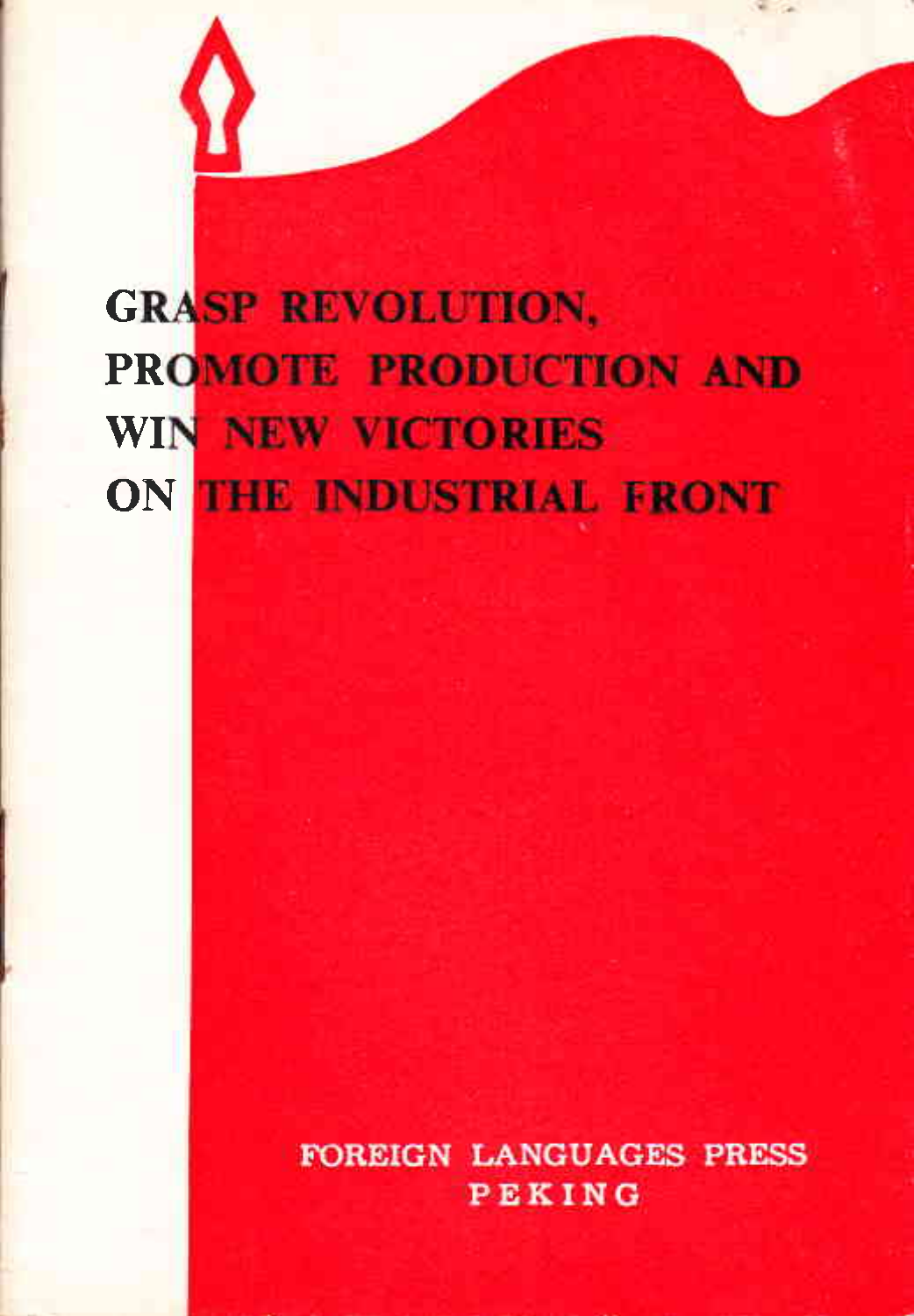GRASP REVOLUTION, PROMOTE PRODUCTION AND **WIN NEW VICTORIES** ON THE INDUSTRIAL FRONT

Renmin Ribao (People's Daily) Editorial

FOREIGN LANGUAGES PRESS PEKING 1969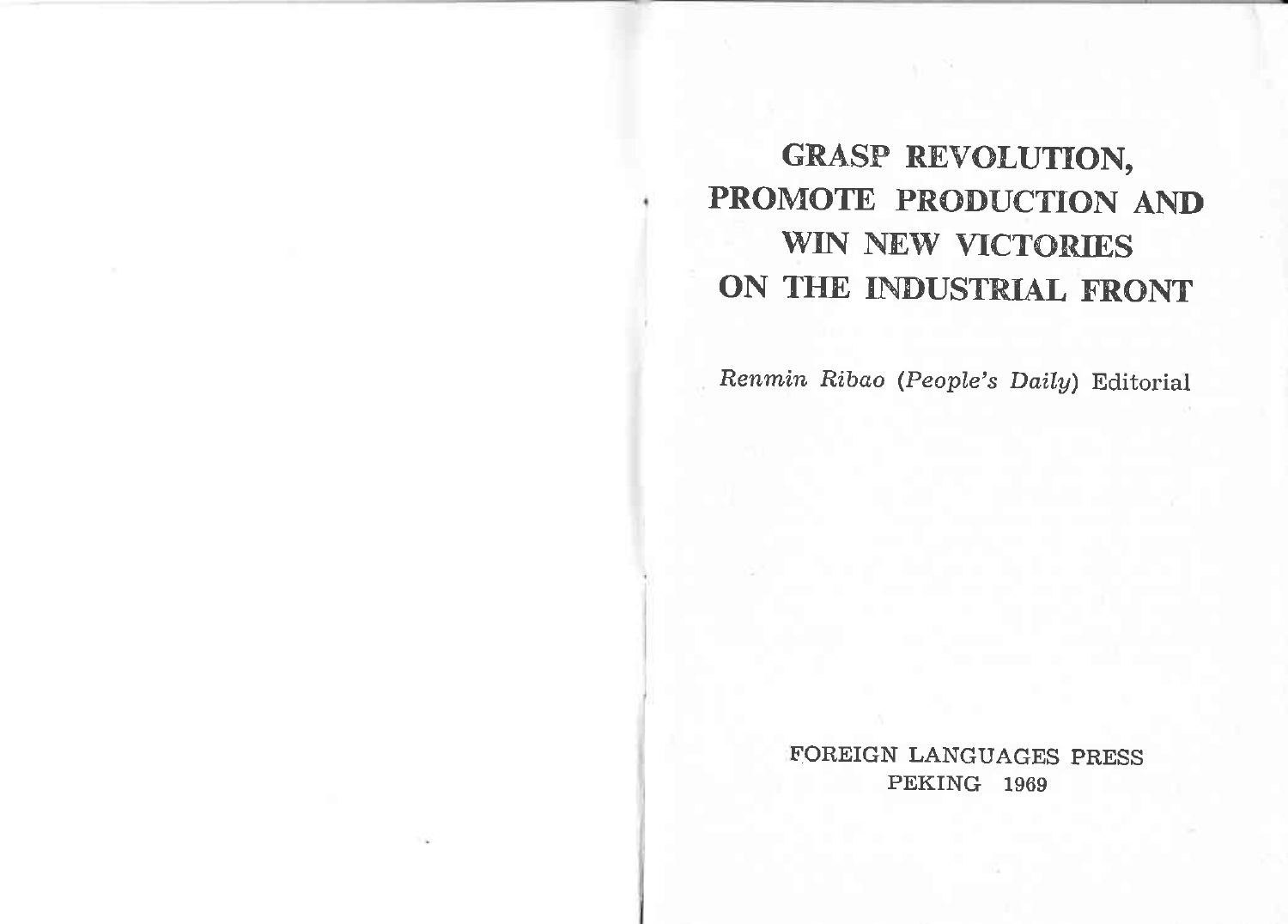#### Publisher's Note

In the magnificent march to win all-round victory in the great proletarian cultural revolution, Renmin Ribao published in its important editorial of February 21, 1969 Chairman Mao's latest instructions: "Serious attention must be paid to policy in the stage of struggle-criticism-transformation in the great proletarian cultural revolution" and "In making plans, it is essential to mobilize the masses and see to it that there is enough leeway." These instructions of Chairman Mao's and this editorial are a beacon light for the fulfilment of the tasks in the stage of strugglecriticism-transformation and a militant programme for grasping revolution and promoting production.

Printed in the People's Republic of China

### Quotation from Chairman Mao Tse-tung

Serious attention must be paid to policy in the stage of struggle-criticismtransformation in the great proletarian cultural revolution.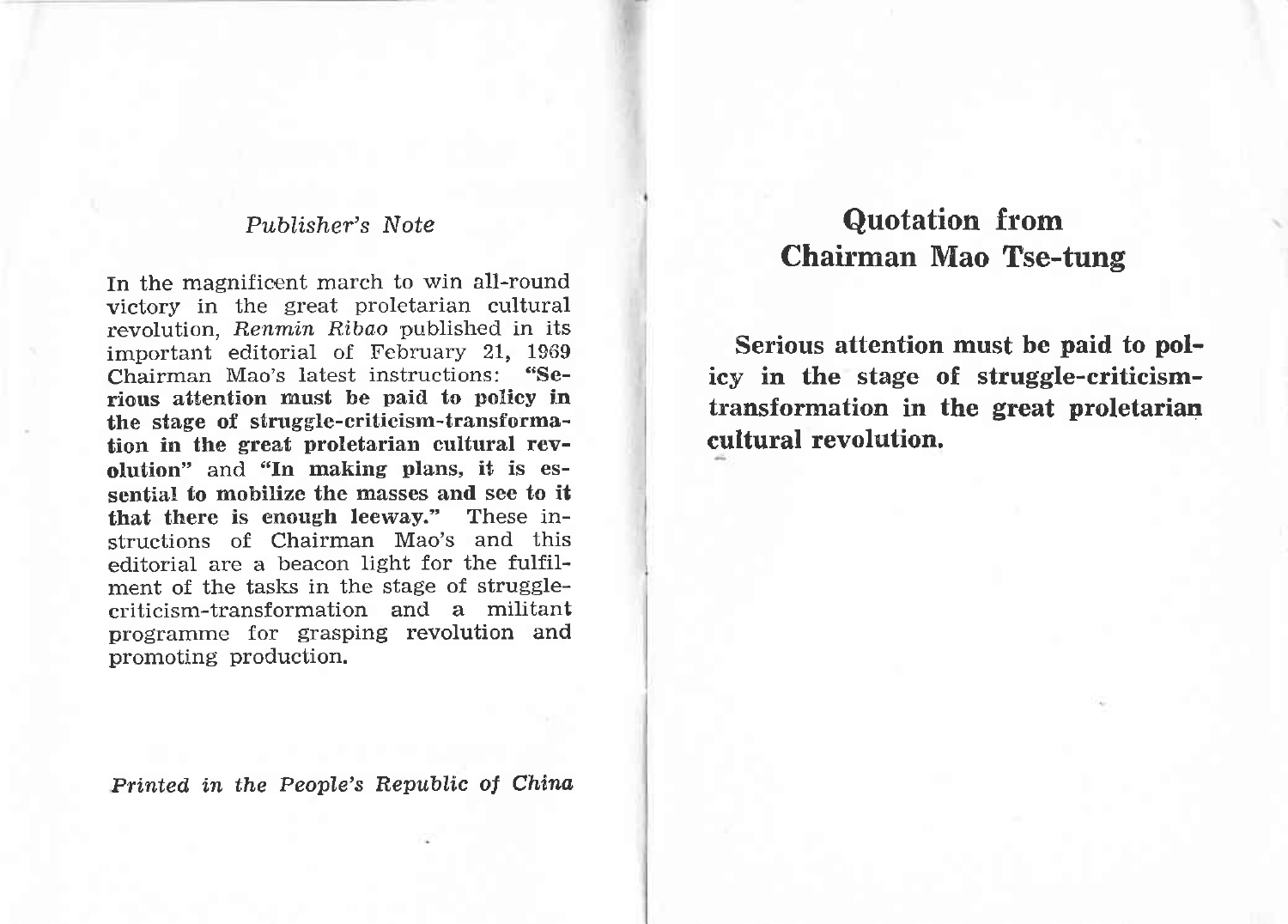### Quotation from Chairman Mao Tse-tung

In making plans, it is essential to mobilize the masses and see to it that there is enough leeway.

# Quotation from Chairman Mao Tse-tung

On what basis should our policy rest? It should rest on our own strength, and that means regeneration through one's own efforts.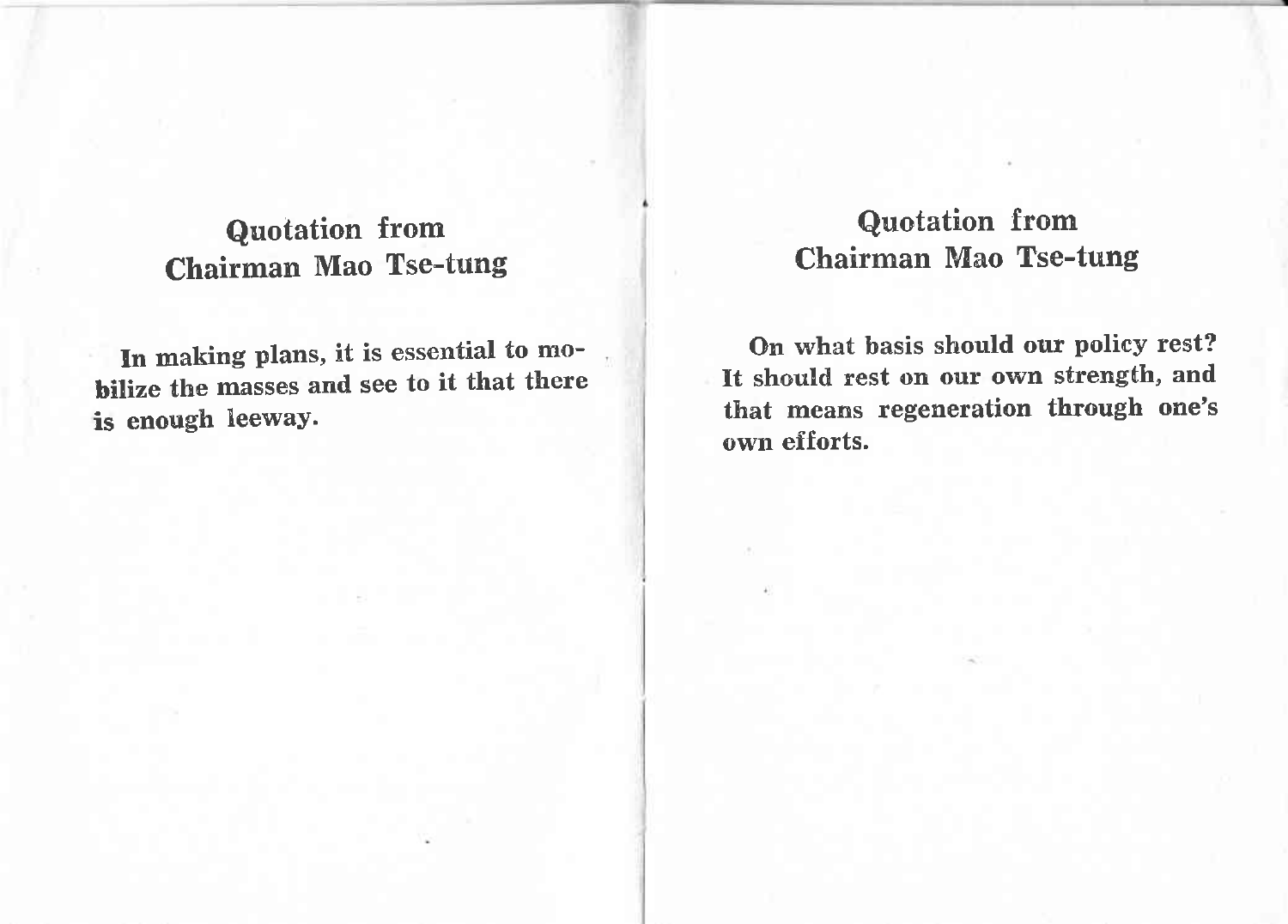# Quotation from Chairman Mao Tse-tung

We must whole-heartedly rely on the working class, unite with the rest of the labouring masses, win over the intellectuals.

ITH tremendous force, the great proletarian cultural revolution is pushing China's socialist construction forward at high speed. The swift dissemination of Mao Tse-tung's thought among the hundreds of millions of people and the deepgoing development of the revolutionary mass movement for struggle-criticismtransformation have brought the enthusiasm of the masses of the people in revolution and production to an unprecedented height. Rich harvests have been reaped in agriculture in our country for several years in succession. Following the new victories in the great proletarian cultural revolution, many major cities and regions have witnessed a planned and systematic new development in industrial production. Its advent is earlier than expected and its foundation is deeper than

 $\mathbf{1}$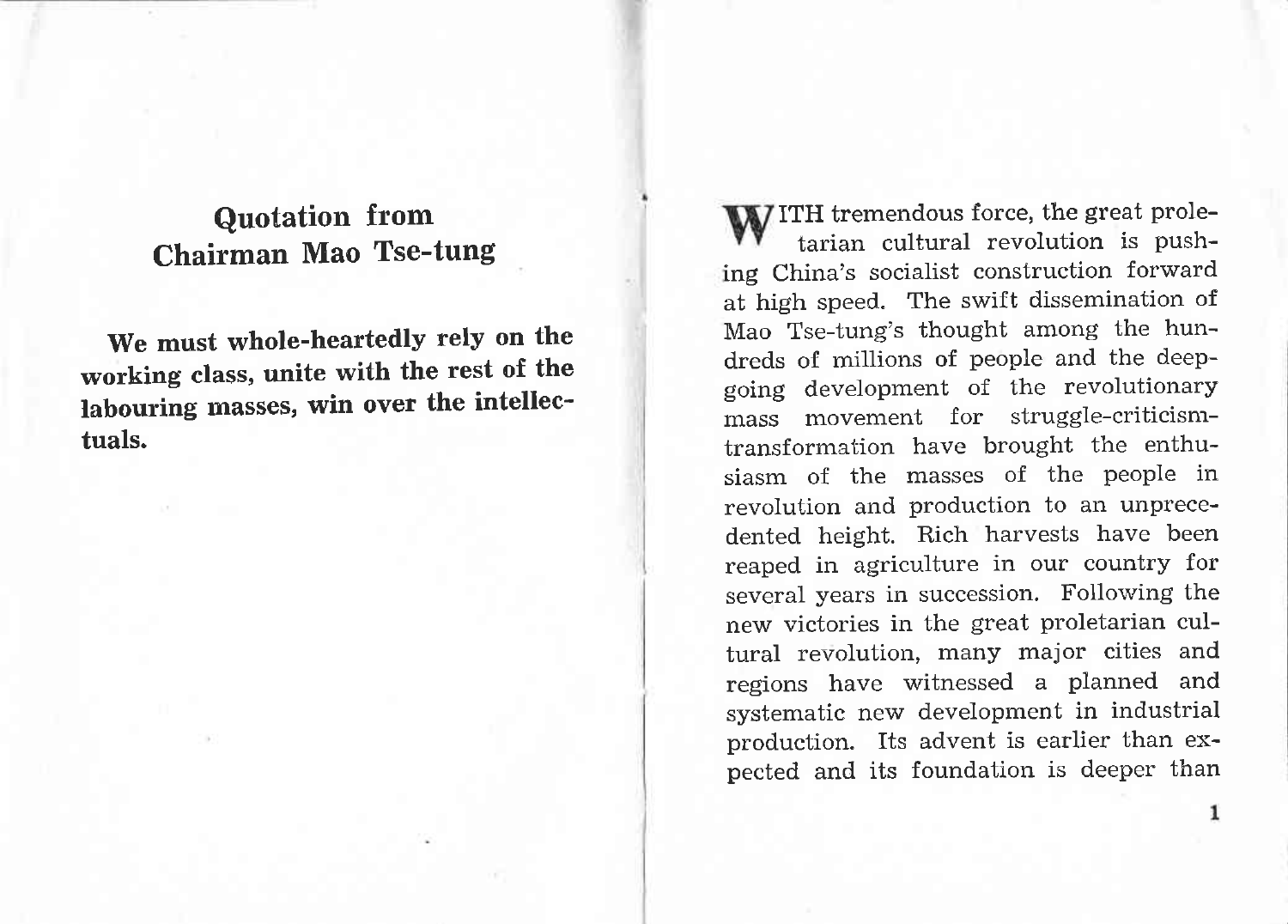ever before. Many industrial and mining enterprises have set one new production reeord after another and outstripped their past peak production figures. The working class has successfully tackled many important technical problems which the bourgeois reactionary technical authorities had for a long time failed to solve. The recent successful explosion of another hydrogen bomb marked a new leap forward in China's industrial production and science and technology. The Nanking Yangtse River Bridge designed and built by China itself has been completed and opened to traffic ahead of schedule. The petroleum industry has fulfiiled its tasks set by the Third Five-Year plan ahead of schedule. The total value of industrial output in the second half of 1968 increased by a big margin compared with that in the first half of the year. The technical revolution is advancing, bringing forth <sup>a</sup> host of new products, new techniques and new materials. The whole industrial front

is seething with activity; reports of new successes keep pouring in and there is <sup>a</sup> flourishing and invigorating prospect everywhere.

The excellent situation on the industrial and agricultural fronts has brought about an excellent situation on the financial and trade fronts. Prices are stable and the market is thriving. By the end of 1968, all national bonds had been paid off. China has thus become in today's world a powerful, independent socialist country free of both domestic and foreign debts.

This is a great victory for the invincible thought of Mao Tse-tung and for the great proletarian cultural revolution. It is <sup>a</sup> maghificent result of Chairman Mao's great policy of "grasping tevolution and promoting production and other work and preparedness against war".

In 1969, we will continue to carry out the policy of "grasping revolution and promoting production", give energetic leadership to the great mass movement

2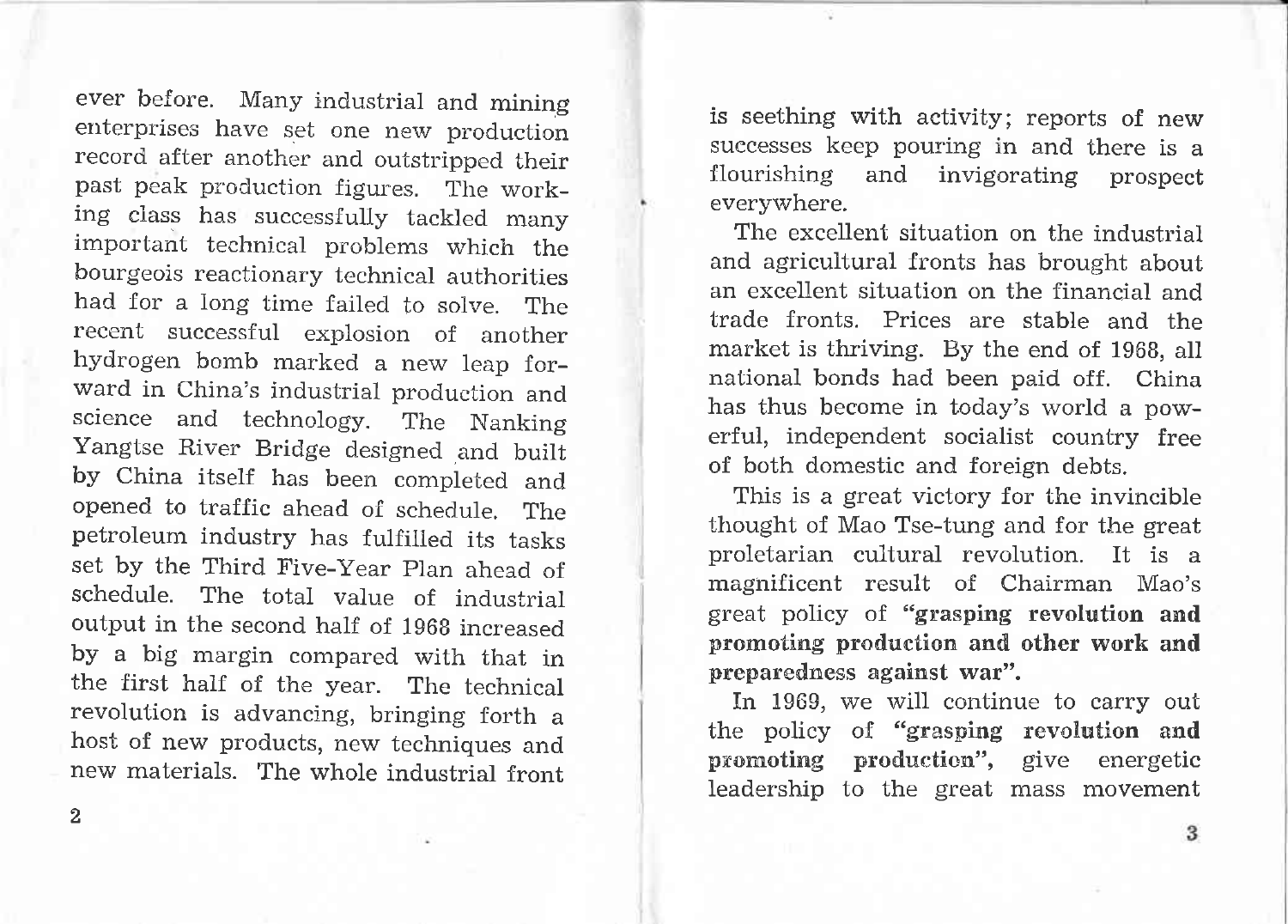on the industrial front, carry the great proletarian cultural revolution through to the end and seize still greater victories in both revolution and production.

The relationship between revolution and production is always one between what commands and what is commanded. The excellent situation in production results from the excellent situation in revolution. We should put revolution in command and make it take the lead and promote production. In "grasping revolution and promoting production", we should first of aII grasp revolution, grasp class struggle, grasp mobilizing the masses and grasp implernenting the policies.

Chairman Mao has recently pointed out:

Serious attention must be paid to policy in the stage of struggle-criticismtransforrnation in the great proletarian cultural revolution.

AiI factories, vilIages, schools and government organs must conscientiously carry out this latest instruction of Chairman Mao's.

Fo1lowing Chairman Mao's proletarian revolutionary line, we should continue to consolidate and develop the revolutionary great alliance on the basis of different fields of work and trades and consolidate and perfect the revolutionary three-in-one combination. We should carry on deepgoing revolutionary mass criticism and repudiation to refute the reactionary revisionist theories spread on the economic front by the renegade, traitor and scab Liu Shao-chi and the handful of other top capitalist roaders in the Party, and eliminate the pernicious influence of Liu Shao-chi's counter-revolutionary revisionist line. In those units where the task of purifying the class ranks is not yet completed, it is necessary to grasp the work firmly and do a good job of it, to carry out the proletarian policies formulated by Chairman Mao, unite with the broad masses, distinguish between the two different types of

4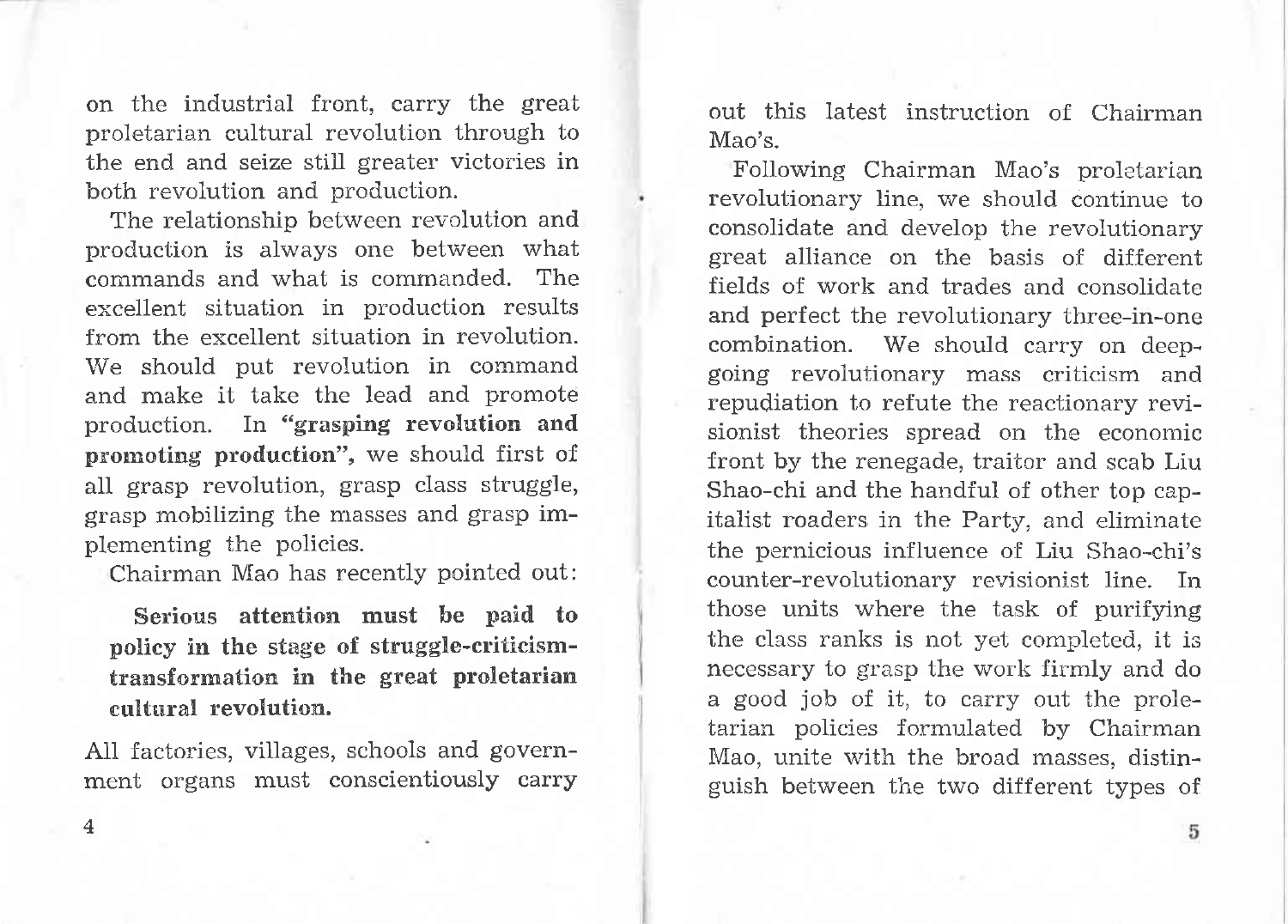contradictions, help more people by educating them and narrow the target of attack and expose the handful of counter-revolutionaries who in their death-bed struggle vainly try to sabotage socialist production, underrnine the great cultural revolution and incite the masses to fight among thernselves. In units where the task of purifying the class ranks has been completed in the main, it is necessary to grasp firmly the fulfilment of the other tasks of struggle-criticism-transformation, including the consolidation and building of the Party, and continue to push the vigorous revolutionary mass movement ahead. Comrades on the revolutionary committees should bear in mind Chairman Mao's teaching: "Be concetrned with the well-being of the masses, pay attention to methods of work". modestly learn from the masses and do deep-going, painstaking ideological-political work among them.

I

:il

In the struggle to fulfil the tasks in each stage of struggle-criticism-transformation,

leading comrades at all levels must do <sup>a</sup> good job of investigation and study, ana-Iyse the situation in an all-round way and be good at selecting and popularizing typical examples — this should include typicar examples — this should include<br>two aspects: summing up the advanced experience in struggle-criticism-transformation in good time and making determined efforts to tidy up the few units having "big, difficult and long-standing" problems. At the same time, they must pay attention to discovering, studying and carefully handling new questions of policy arising in the course of the movement and have a thorough, firm and solid grasp on work. Only when we have grasped the revolution well and made certain that the proletarian policies are being carried out will it be possible to keep the leadership firmly in the hands of the proletariat and bring into full play the enthusiasm and creativeness of the working class and the rnasses,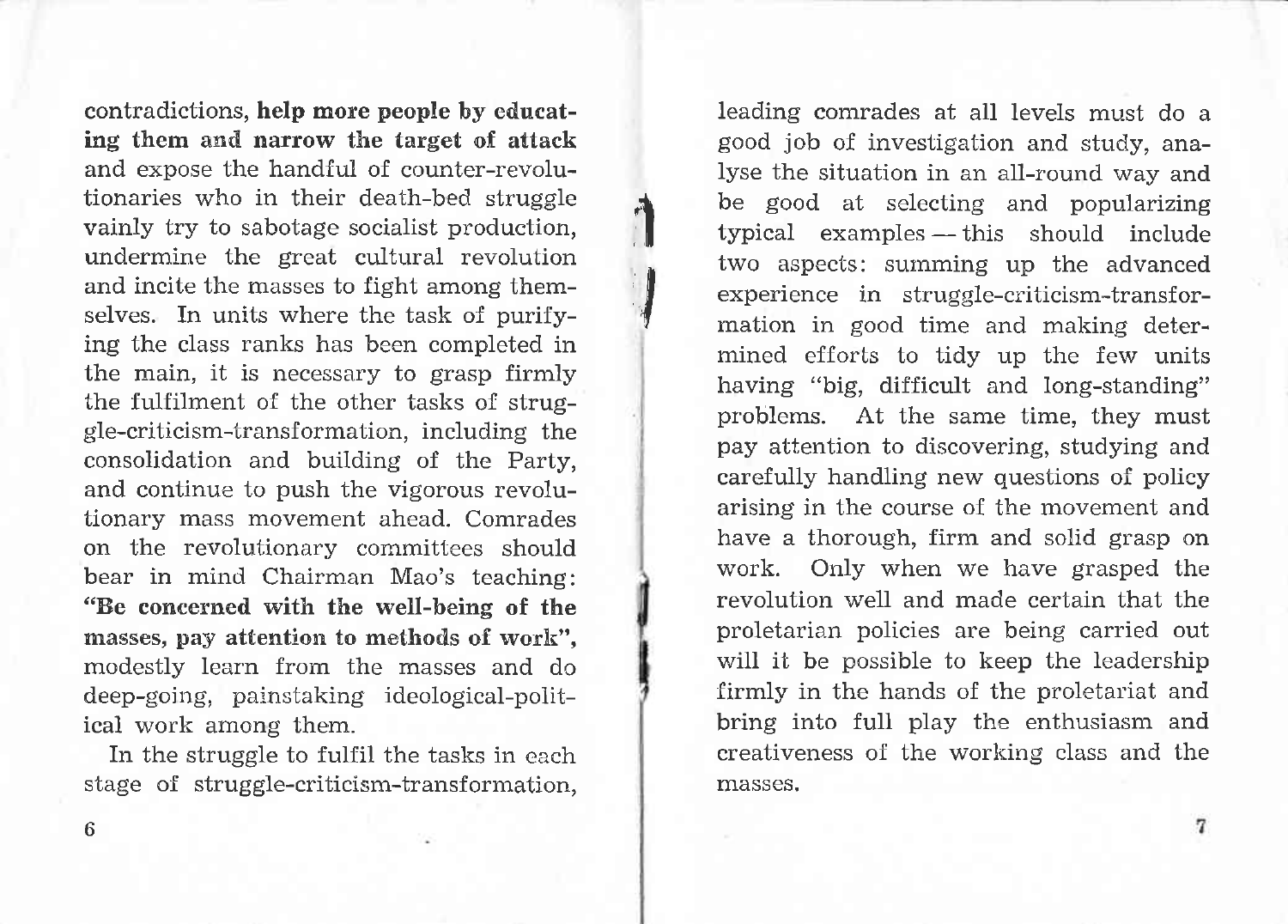Chairman Mao teaches us: "The working class rnust exercise leadership in everything." "Trust the masses, rely on them and respect their initiative." In our work in the cities, "We must whole-heartedly rely on the working class, unite with the rest of the labouring masses, win over the intellectuals.  $\therefore$  "This is a fundamental line Chairman Mao set forth in his Report to the Second Plenary Session of the Seventh Central Committee of the Communist Party of China, a line which has demonstrated great revolutionary force in the great proletarian cultural revolution. The revolutionary enthusiasm and creativeness of the working class and the masses of the people are inexhaustible; we must take into full account the tremendous creative power of the working class armed with Mao Tse-tung's thought. Chairman Mao incisively points out: "The masses have a potentially inexhaustible enthusiasm for socialism." It is our duty to continue to bring the masses' enthusiasm for

socialisrn into play and develop it in an organized way. We should carry on the mass movement for the creative study and application of Mao Tse-tung's thought among the masses of workers, give prominence to proletarian politics, raise the political consciousness of the working class, repudiate and overcome the influence of bourgeois ideas on workers and promote the revolutionization of people's thinking. Engineering and technical personnel should be organized to take part in productive labour, to be re-educated by the working class and to integrate themselves with the rnasses of workers, who are ingenious, so as to give play to the role of the three-inone combination of workers, technicians and leading cadres. Changes of irrational rules and regulations should be made through mass discussions and after trying them out under typical conditions.

We must conscientiously study Chairman Mao's series of basic ideas for guiding socialist construction and apply them

8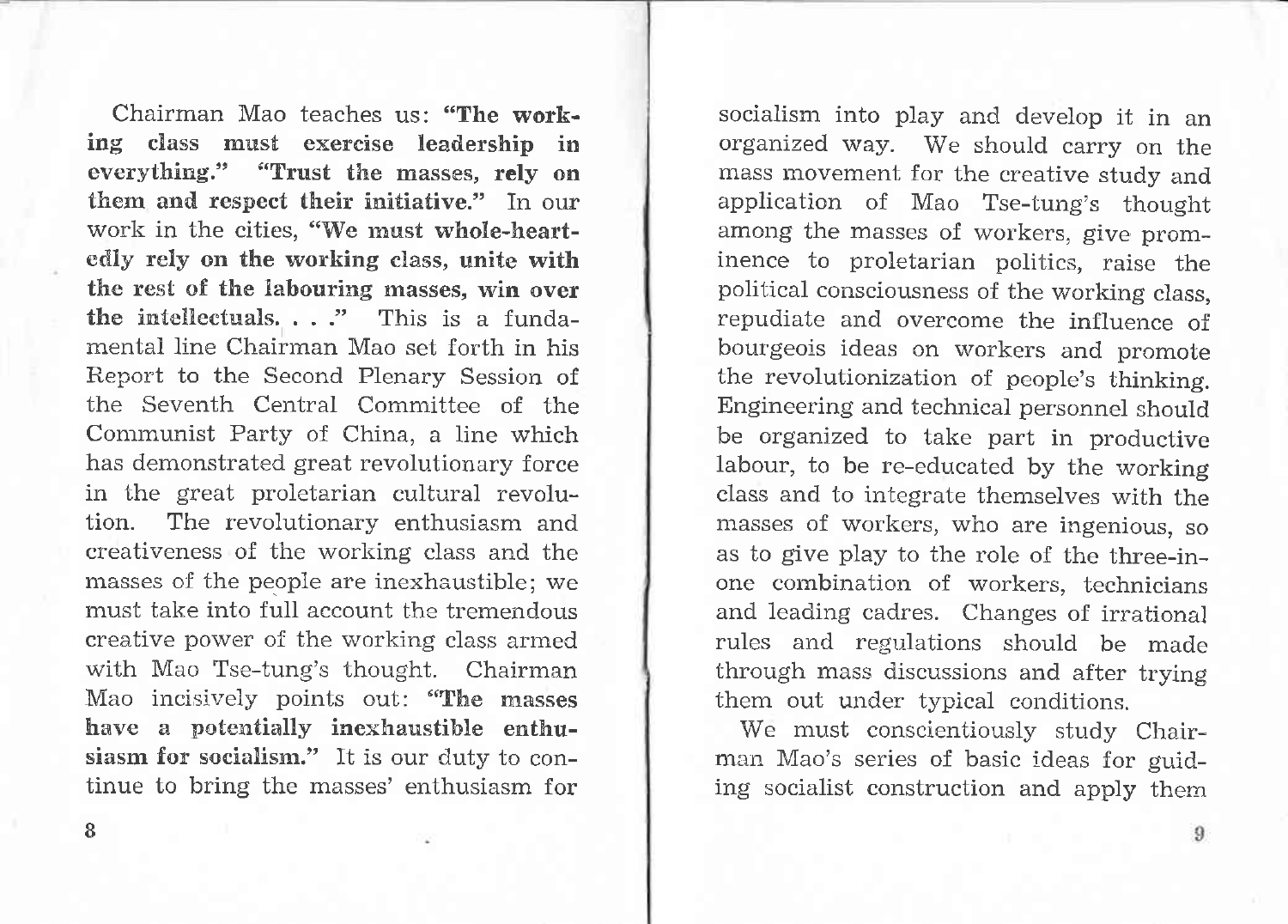to the specific conditions in each department and unit. We should understand Chairman Mao's policy of "grasping revolution and promoting production and other work and preparedness against war" from the high plane of his great strategic concept, "Be prepared against war, be prepared against natural disasters, and do everything for the people." In organizing socialist production, we must proceed from the fact that our country has 700 million people, from the general principle for developing the national economy, that is, "take agriculture as the foundation and industry as the leading factor", from the need of vigorously strengthening national defence and preparedness against natural disasters, and from serving the masses of working people in China and supporting the revolutionary people of the world. Chairrnan Mao teaches us:

On what hasis should our poliey rest? It should rest on our own strength, and that means regeneration through one's own efforts.

Chairman Mao also points out:

Ot all things in the world, people are the most precious. Under the leadership of the Communist Party, as long as there are people, every kind of miracle can be perforrned.

It is our basic strategic principle to stand firmly on the basis of regeneration through our own efforts, bring the strength of the masses into full play and organize the strength of the masses. So long as we carry out this principle, we can mobilize the great strength of the 700 million Chinese people to the full and always remain invincible. Liu Shao-chi and the handful of other top capitalist roaders in the Party advocated a series of counter-revolutionary revisionist sophistries, such as the philosophy of servile dependence on foreigners for everything, "relying on specialists to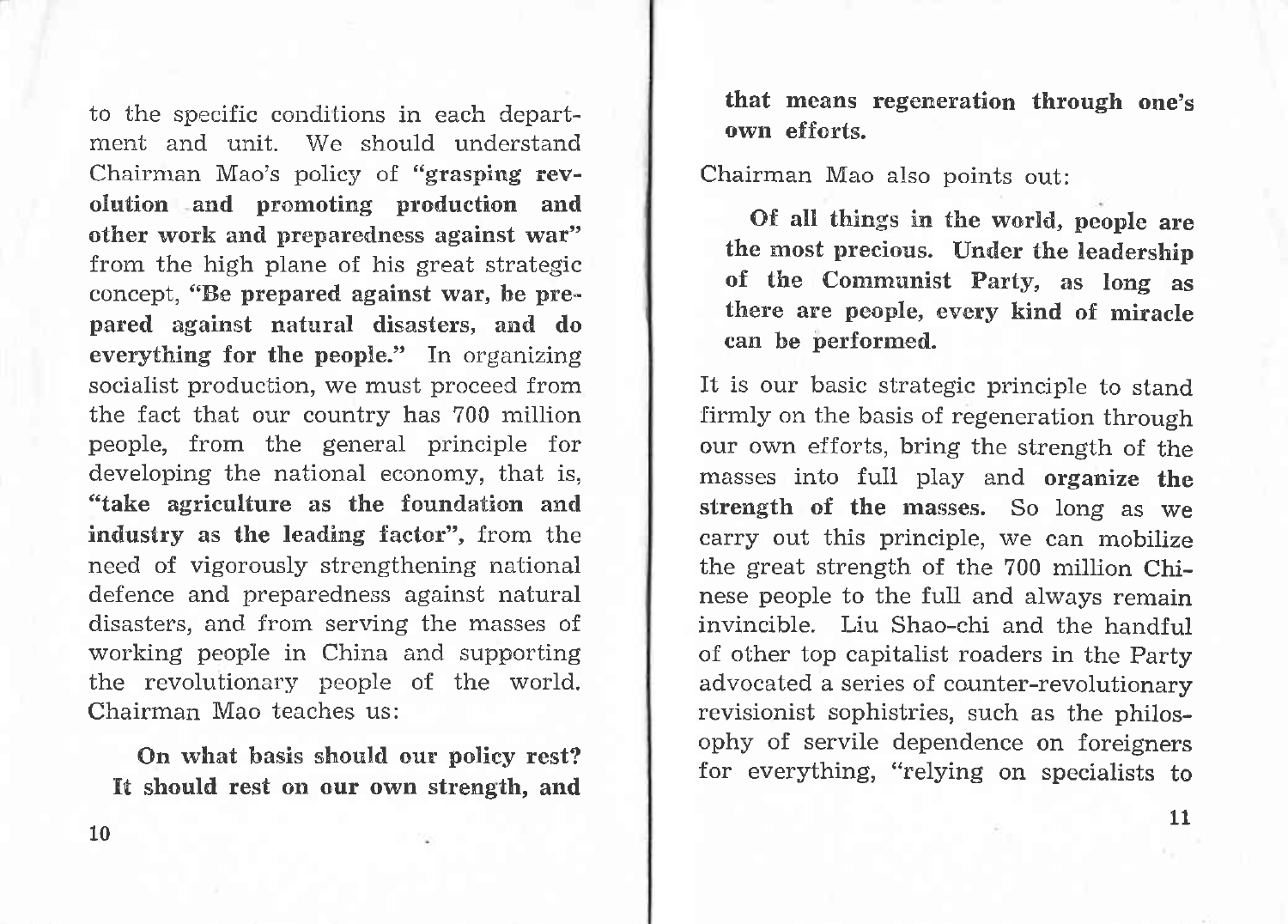run the factories", "putting vocational work first", "putting profits in command" and "material incentives". The central point of these sophistries is to negate the strength of the masses, suppress the revolutionary masses and vainly try to restore capitalism, sell out China and turn it into a colony of imperialism and revisionism. The iron fist of the great proletarian cultural revolution has smashed this scheme.

We should, under a unified national plan, bring into full play the enthusiasm and creativeness of the masses and initiative in each locality. We must ensure high quality in accomplishing the task of publishing Chairman Mao's works. We must carry out the policy of building our country and running enterprises with diligence and frugality, practise frugality in carrying out revolution and resolutely combat extravagance and waste. Great efforts should be made to strengthen the mining industry, strengthen industry's aid to agriculture and strengthen the communications and

transport front. The policy of "walking on two legs" must be carried out. While ensuring the fulfilment of the tasks of the country's capital construction, it is necessary to exploit fully the potentialities of the existing enterprises so as to increase the degree of self-sufficiency in industry. Further efforts should be made to promote the technical revolution movement, bring the wisdom of the masses into play, storm the peaks of science and technology and make comprehensive use of resources and strive to "catch up with and surpass advanced world levels" in more fields.

Chairrnan Mao has recently pointed out, "In making plans, it is essential to mobilize the nnasses and see to it that there is enough leeway." This has been Chairman Mao's consistent teaching. We must give fuII play to the masses' enthusiasm and at the same time treasure it. We should keep the masses weII informed, mobilize thern to discuss the plans and tasks, find out the key points and work out measures; at the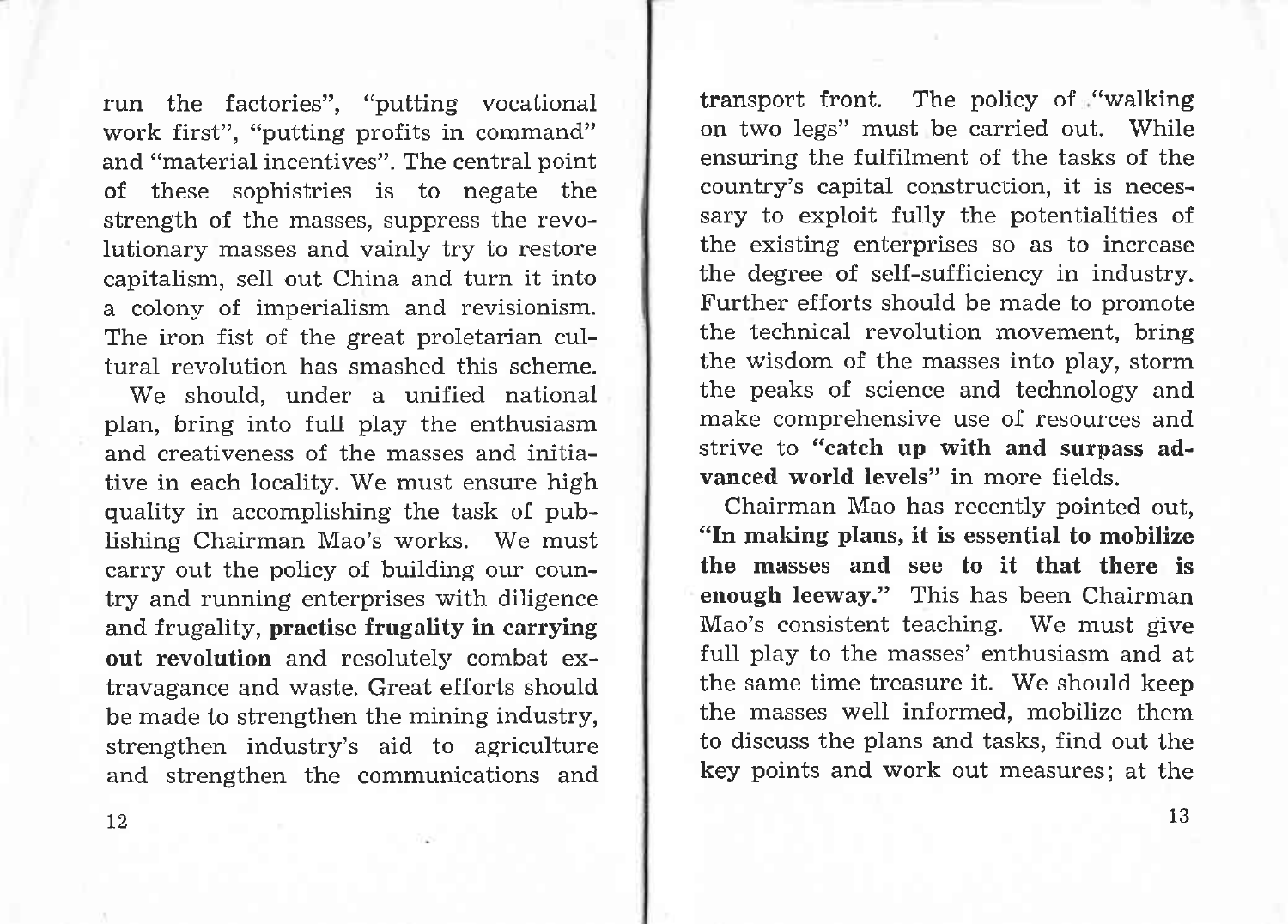same time, enough leeway must be left so that the masses can reach and surpass the new production targets by bringing their initiative into action and the mass movement can develop continuously and surge ahead with increasing vigour.

Our great leader Chairman Mao teaches US:

She [China] will have become a powerful socialist industrial country. And that is as it should be. China is a land with an area of 9,600,000 square kilometres and a population of 600 million people, and she ought to have made a greater contribution to humanity.<sup>1</sup>

Tempered in the great proletarian cultural revolution in the past two years and more, the Chinese working class has greatly heightened its consciousness of class struggle and of the struggle between

the two lines; it is filled with increased vigour and militancy. Boundlessly loyal to Chairman Mao, Mao Tse-tung's thought and Chairman Mao's proletarian revolutionary line, the working class and the revolutionary masses are displaying their wisdom and creativeness to the full and scaling the world's peaks of science and technology. Our socialist motherland is flourishing and daily becoming more prosperous, while U.S. imperialism, Soviet revisionism and all reaction in the world, badly battered and on their last legs, are in an impasse. Truly, "The landscape here is beyond connpare." In this' excellent situation, we should continue to display proletarian heroism and advance with even greater spirit!

Let us rally closely around the proletarian headquarters with Chairman Mao as its leader and Vice-Chairman Lin as its deputy leader, go all out, aim high, bring all positive factors into play and achieve greater, faster, better and more economical

l Mao Tse-tung, "In Commemoration of Dr. Sun Yat-sen", November 1956.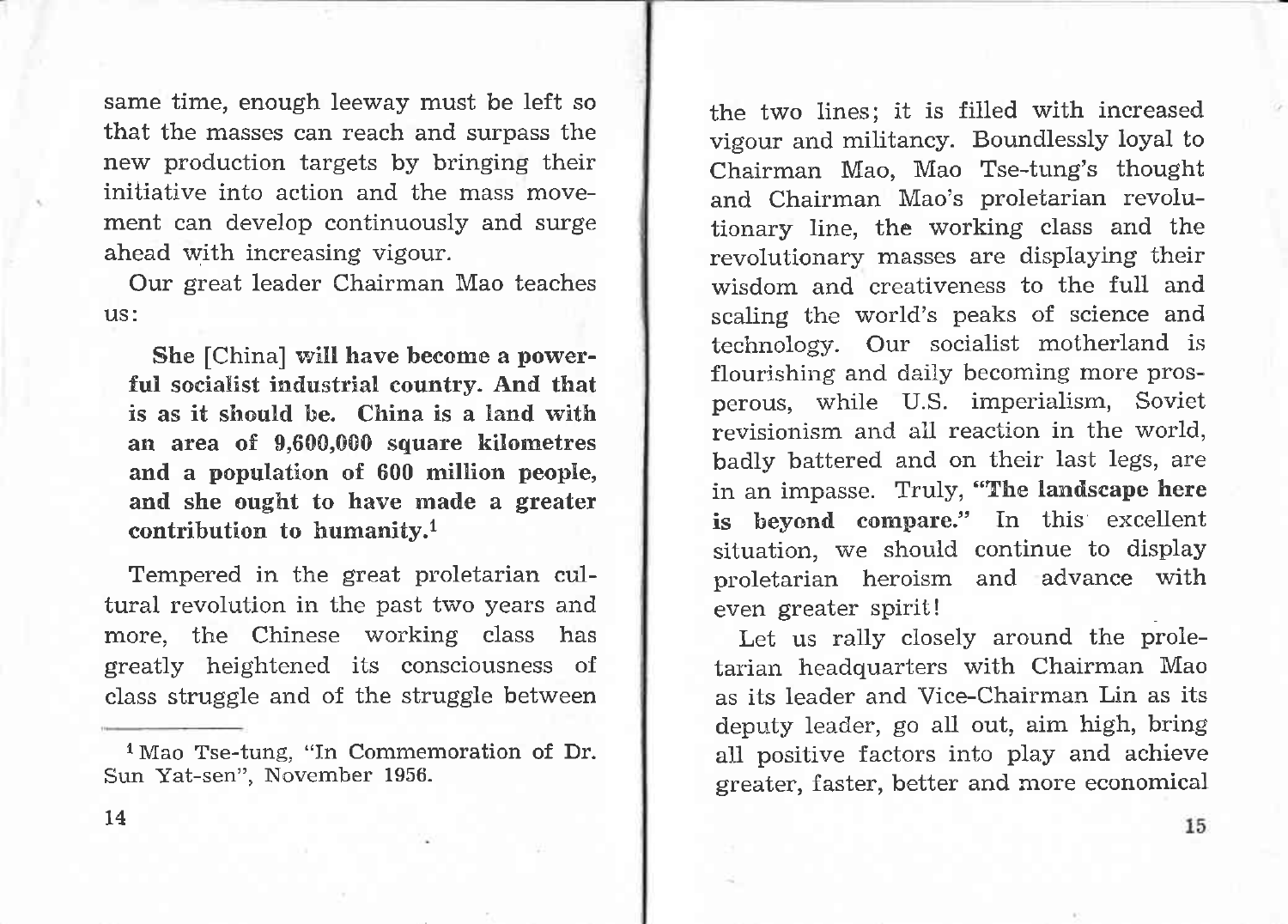results in pushing the socialist cause forward in all fields, and greet the Ninth National Congress of the great, glorious and correct Communist Party of China with new successes in revolution and production!